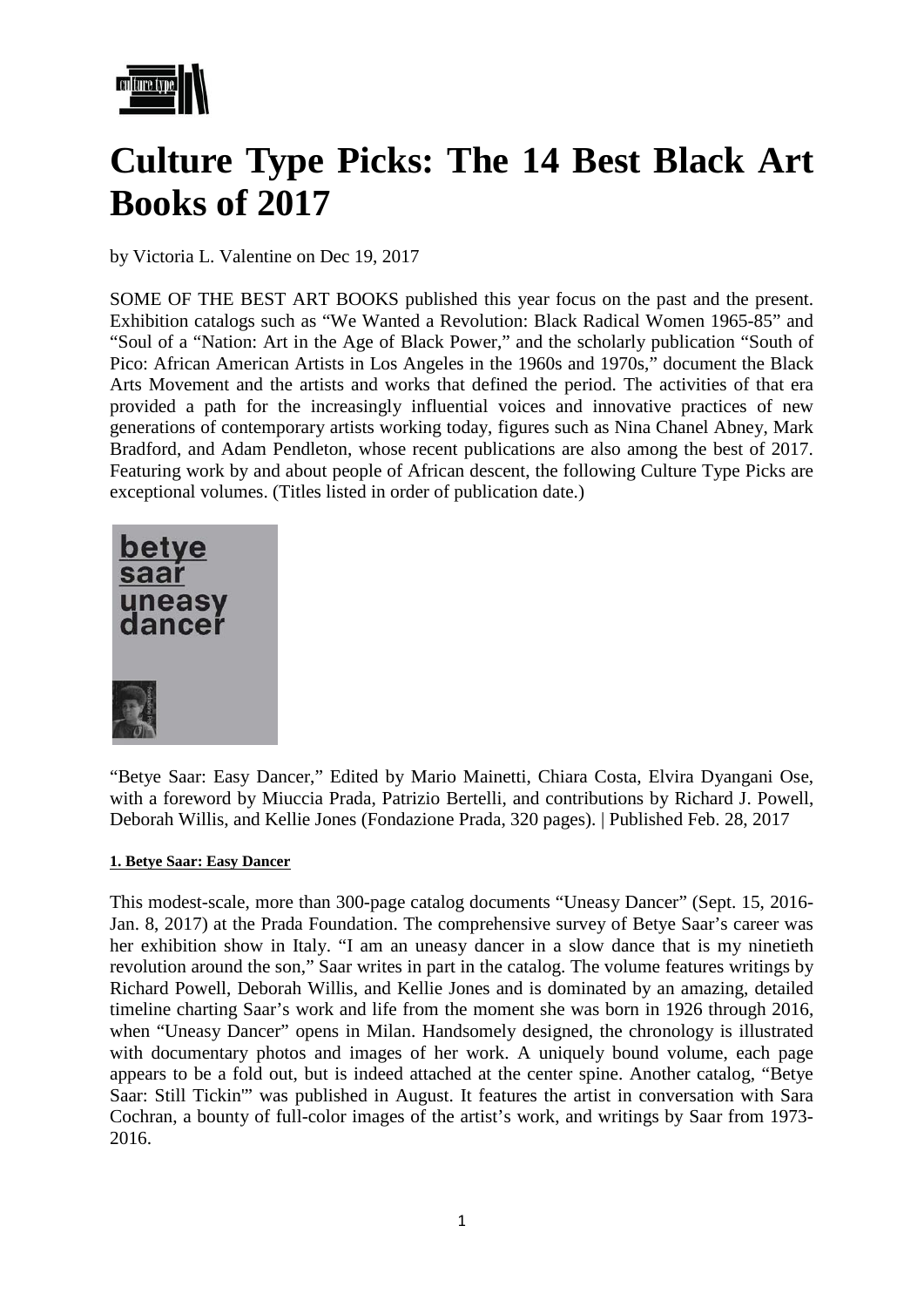

"South of Pico: African American Artists in Los Angeles in the 1960s and 1970s," by Kellie Jones (Duke University Press, 416 pages). | April 7, 2017

## **2. South of Pico: African American Artists in Los Angeles in the 1960s and 1970s**

A curator and professor of art history and archeology at Columbia University, Kellie Jones spent the past decade researching and connecting with African American artists who got their start in Los Angeles half a century ago. Her efforts yielded "Now Dig This! Art and Black Los Angeles, 1960-1980," a groundbreaking exhibition, and accompanying catalog, that explored the work of Maren Hassinger, John Outterbridge, Noah Purifoy, Senga Nengudi, David Hammons, Betye Saar, and Charles White, among others. Jones delves further into the transformational period with "South of Pico." She considers the work of assemblage artists within the context of the 1965 Watts Rebellion; examines the impact of artist-run institutions including the Brockman Gallery founded by Alonzo Davis and Dale Brockman Davis, Suzanne Jackson's Gallery 32, and several Samella Lewis ventures; and charts the emergence of the "performative impulses" and de-materialized practices of Hammons, Hassinger, and Nengudi. Both a scholarly triumph and a fascinating read, this book provides the backstory for some of the most consequential artists to emerge from the Black Arts Movement and examines the work, projects, and initiatives they fostered.



"We Wanted a Revolution: Black Radical Women, 1965-185: A Sourcebook," Edited by Catherine Morris and Rujeko Hockley (Duke University Press, 320 pages). | Published April 21, 2017, paperback

#### **3. We Wanted a Revolution: Black Radical Women, 1965-85: A Sourcebook**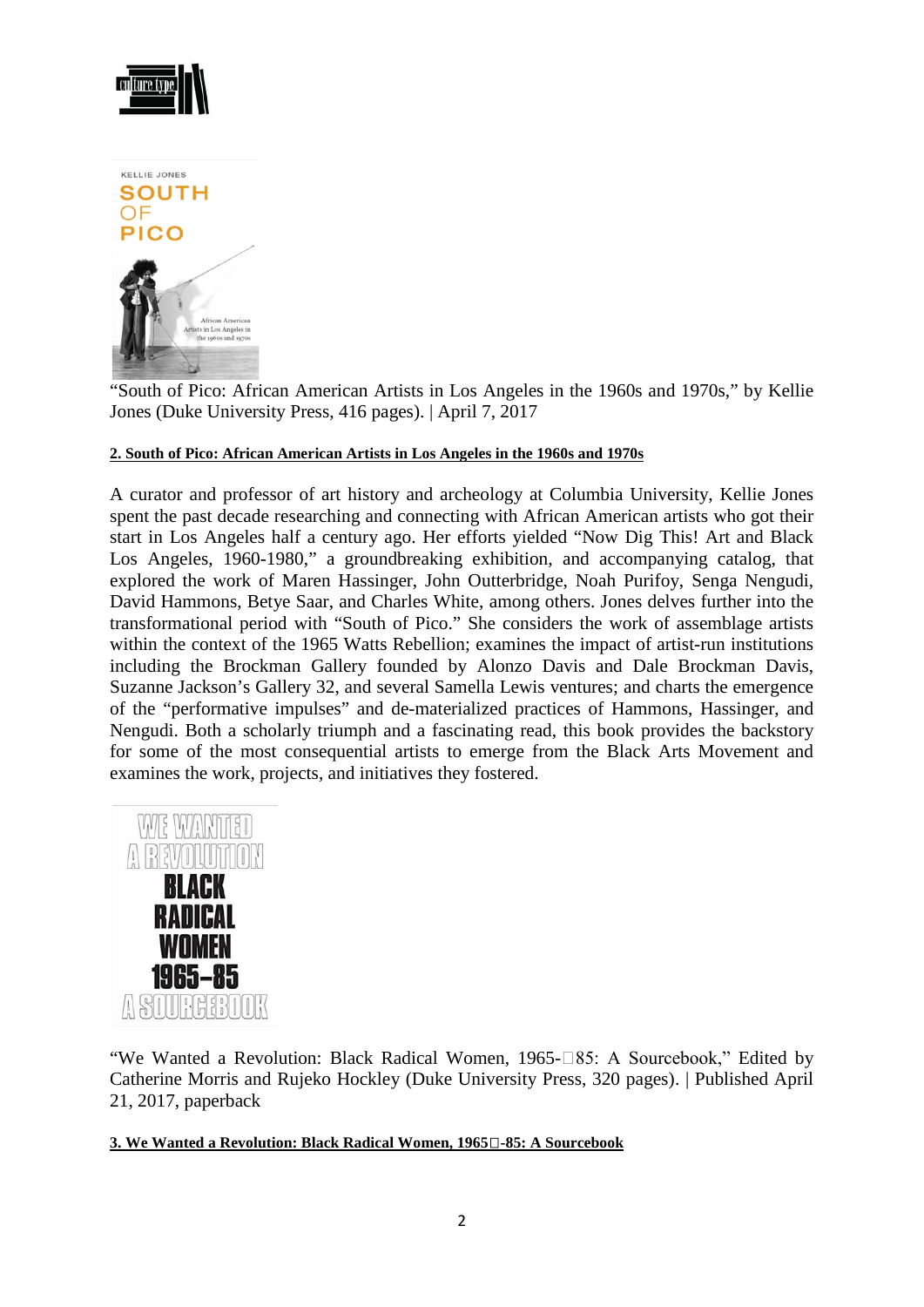

The groundbreaking exhibition "We Wanted a Revolution" examines for the first time the experiences and perspectives of women of color during the emergence of second-wave feminism. Featuring works by Emma Amos, Jeff Donaldson, Jae Jarrell, Wadsworth Jarrell, Loïs Mailou Jones, Barbara Jones-Hogu, Samella Lewis, Lorraine O'Grady, Howardena Pindell, Faith Ringgold, Lorna Simpson, and Carrie Mae Weems, among many others, the show presents a diverse group of artists who lived and worked at the intersection of art production, political activism and social change. Organized by the Brooklyn Museum, the exhibition is on view at the California African American Museum through Jan. 14, 2018. An invaluable reference, this volume is a true sourcebook, containing reproductions of key documents, articles, and publications from the period. Writings by curators Catherine Morris Rujeko Hockley, and many of the artists represented in the show, give context. The book begins with the words of Audre Lorde and, on the last page, the volume concludes with a poetic tribute to artist Beverly Buchanan (1940-2015) by Alice Walker.



"Alice Neel: Uptown," by Hilton Als, with a foreword by Jeremy Lewison (David Zwirner Books/Victoria Miro, 144 pages). | Published May 23, 2017

#### **4. Alice Neel: Uptown**

Curated by Hilton Als, "Alice Neel: Uptown" was a revelation. Anyone familiar with the work of Alice Neel (1900-1984) has seen her portraits of people of color, but to realize the depth of this aspect of her practice and view more than 30 of these images presented together was a moving experience. Her portraits are defined by precise outlines, expressive brushstrokes, and her use of color to bring out the personalities of her subjects. Considered one of the most important American portrait painters of the 20th century, Neel had little interest in flattery, but rather sought to capture the complexity of her sitters. For the exhibition, Als, a critic at The New Yorker, selected paintings that portray African Americans, Latinos, and Asians, and other people of color—neighborhood children, fellow artists and progressives among whom the artist lived in Spanish Harlem and the Upper West Side. Als has a connection with Neel. The two share a dedication to the diversity of New York City and, in his introduction to the fully illustrated catalog, he describes her as an essayist on canvas. Throughout the volume he provides backstories for the paintings, a variety of musings, as well as biographical information about her subjects. Many of them are significant figures, but not widely known, such as scholar and social critic Harold Cruise (whose portrait graces the cover of the catalog); artist Faith Ringgold; Ron Kajiwara, a graphic designer at Vogue magazine; and civil rights activists James Farmer and Hugh Hurd, who was also an actor.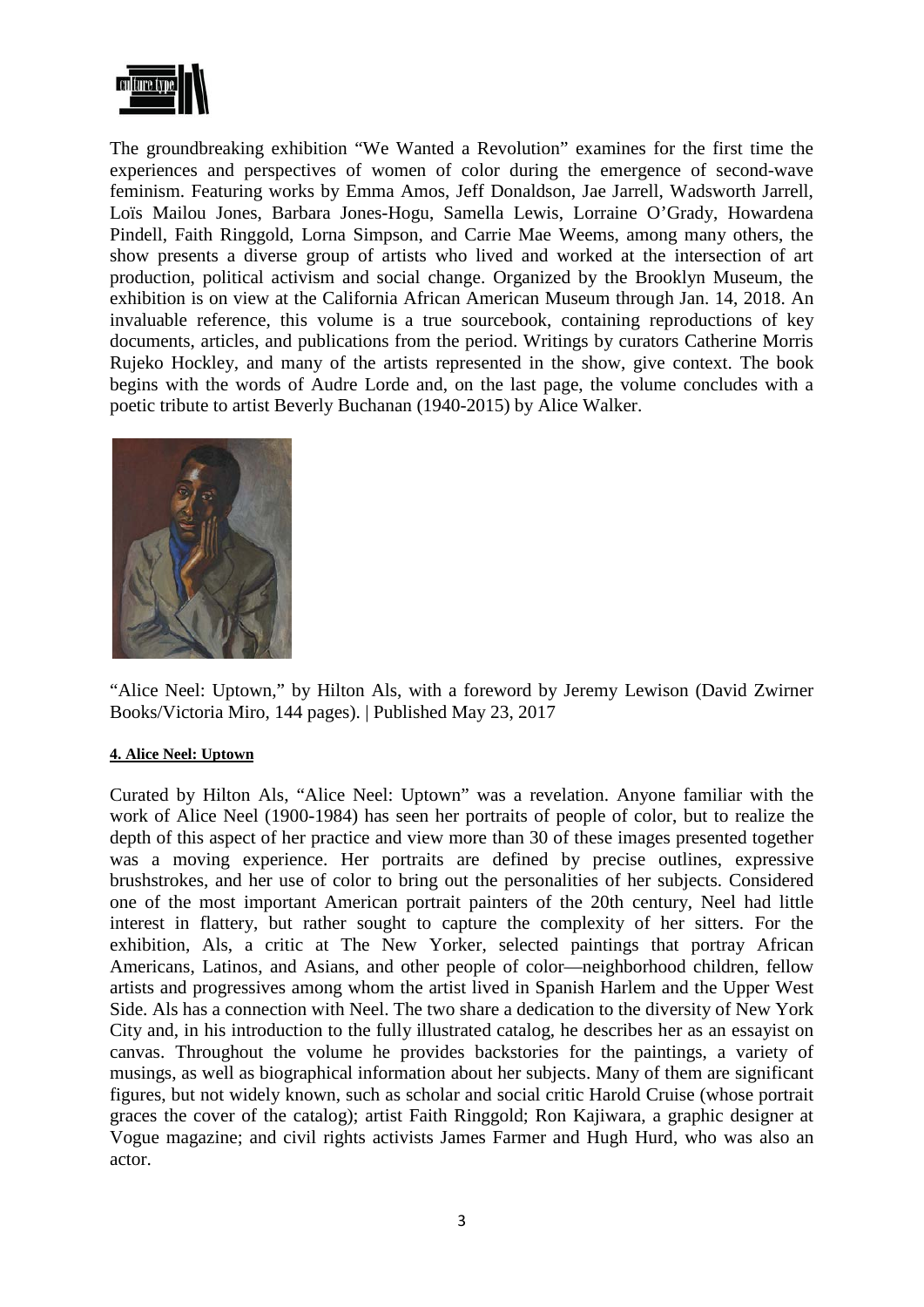

"Nina Chanel Abney: Royal Flush," Edited by Marshall N. Price (Duke University Press, 124 pages). | Published May 26, 2017

## **5. Nina Chanel Abney: Royal Flush**

It's been a banner year for Nina Chanel Abney, a relatively young artist known for her provocative, politically charged paintings articulating the complexities of contemporary society. She presented her first solo museum exhibition at the Nasher Museum of Art at Duke University in 2017 and her inaugural exhibitions at Jack Shainman Gallery and Mary Boone Gallery are currently on view in New York. This catalog, another first, documents the Nasher show, a 10-year survey exploring the arc of her practice which has evolved from a more painterly style to decidedly emphatic approach, mixing figuration and abstraction with a riot of bold color, symbols, and meaning. Illustrated with full-color images of her paintings throughout, this publication includes a preface by Richard Powell, contributions from Marshall N. Price and Natalie Y. Moore, and a great conversation between Abney and curator Jamillah James of ICA Los Angeles.

"The organized chaos of Nina Chanel Abney's paintings owe some debt to her wide-ranging art historical and cultural influences. Bringing together the dynamism of Picasso (particularly the captivating polemic tableau *Guernica*), Robert Colescott's acerbic historical reimaginings, and an incisive distillation of pop cultural and socio-political content, Abney's work presents the figure in stunning and curious detail. Her fondness for ambiguity reveals itself in cryptic strings of text and fractured bodies with mismatched parts askew, updating for the digital age the surrealist exercises of chance poetry and the exquisite corpse."

- Jamillah James, Nina Chanel Abney: Royal Flush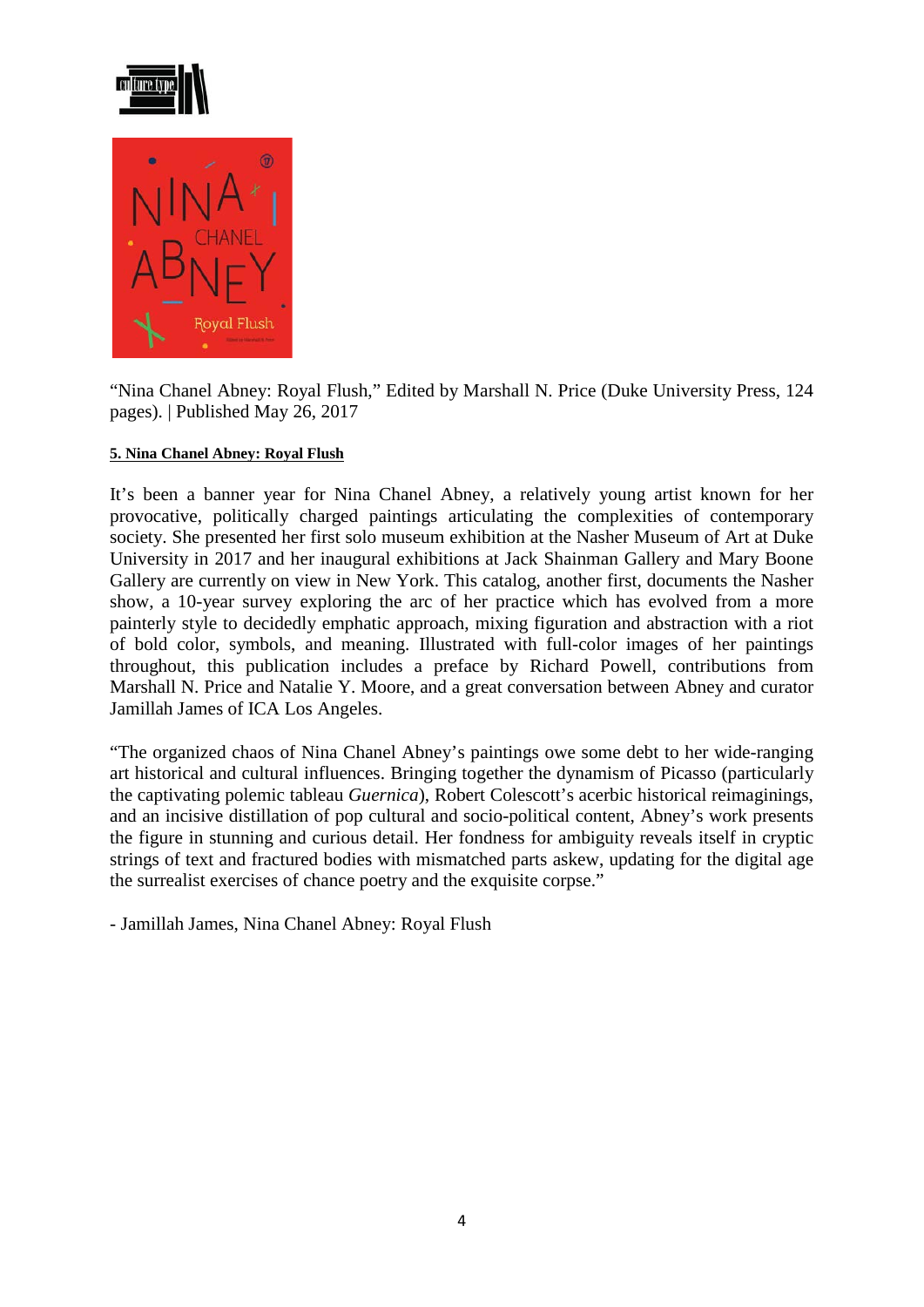



"Kerry James Marshall," by Greg Tate, Charles Gaines, and Laurence Rassel (Phaidon Press, 160 pages). | Published June 12, 2017

## **6. Kerry James Marshall**

A tribute to Kerry James Marshall's grand practice, Phaidon's recent publication punctuates the fanfare surrounding the three-venue tour of "Mastry," the artist's 30-year survey and accompanying catalog. Many early and more recent works are illustrated and considered in this volume, including the 1991 painting "Blue Water Silver Moon (Mermaid)," which earns an entire essay by Laurence Rassel. Other features include a lengthy, amazing conversation between Marshall and Los Angeles artist Charles Gaines; an essay by Greg Tate on the artist's figures, which he calls "Marvellously Black Familiars"; and a chronology illustrated by the catalogs and brochures that have documented Marshall's exhibitions over the years.



"Mark Bradford: Tomorrow is Another Day," Edited by Christopher Bedford and Katy Siegel, with contributions by Peter James Hudson, Anita Hill, Sarah Lewis, Katy Siegel, Zadie Smith, James Baldwin, W.E.B. Du Bois (Gregory R. Miller & Co., 230 pages). | Published June 27, 2017

#### **7. Mark Bradford: Tomorrow is Another Day**

In representing the United States at the 2017 Venice Biennial, Mark Bradford recognized both the personal significance and national import of the honor. The artist conceived and reconceived the exhibition in his Los Angeles studio, eventually presenting paintings, sculptures and video the reflect his individual voice, collapse the division between artist and ordinary people, and emphasize his belief in the social and cultural influence of art, particularly in this historic, political moment. The accompanying catalog documents this ambition. It's a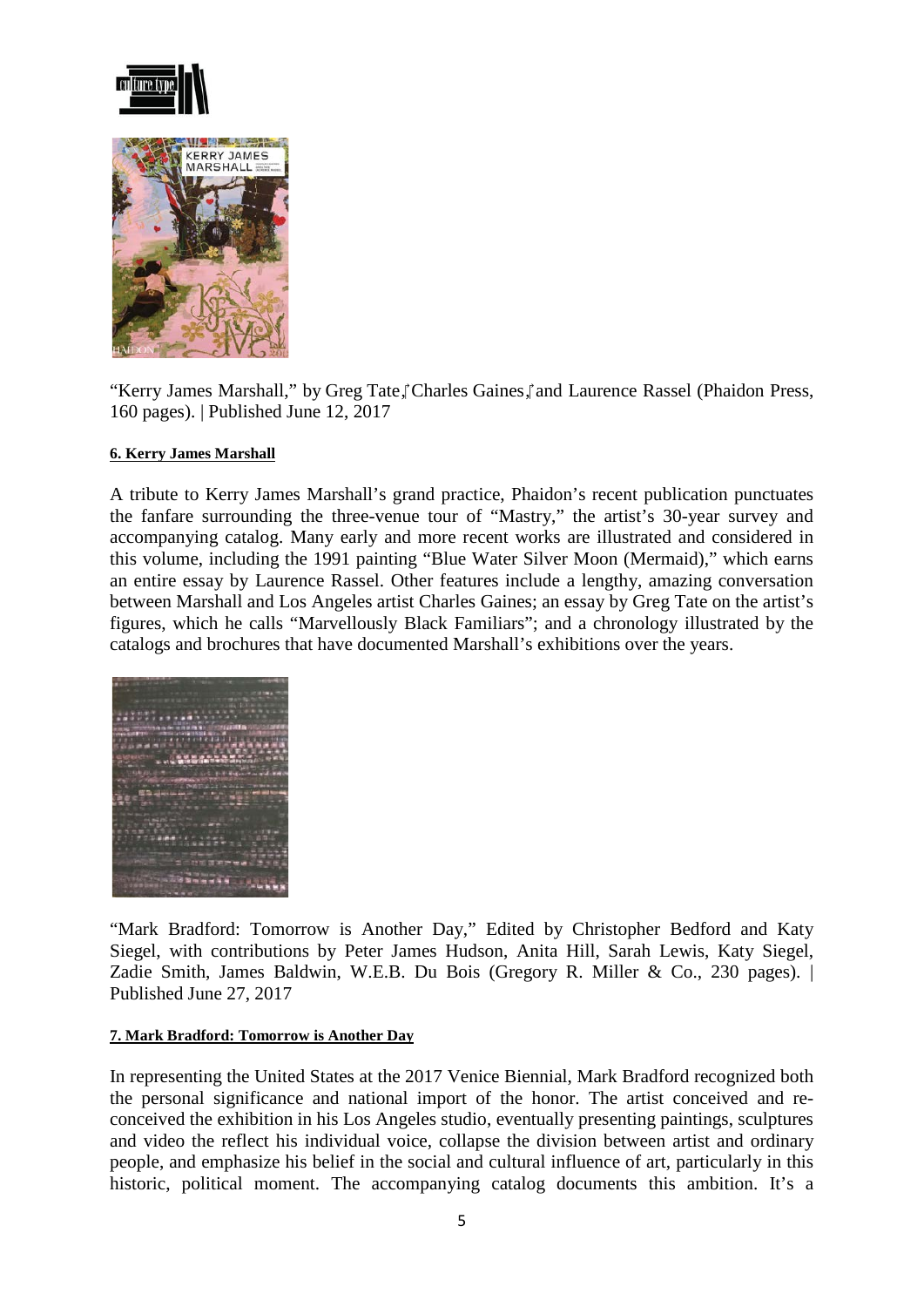

panoramic offering that brings together the wise, ever-relevant words of James Baldwin and W.E.B. Du Bois, with the highly readable contributions of Anita F. Hill on the intersection of law, policy, art and injustice; Sarah Lewis on the art of productive dissent; and Zadie Smith on Bradford's video "Niagara" and the larger meaning of one's strut, swagger and sway. Photographs of Bradford from childhood through the years animate a wide-ranging interview with the artist conducted by curator Christopher Bedford. A generous section of full-color images of the exhibition works and installation views concludes the volume.

"Made in Los Angeles for the world to see in in Venice, 'Tomorrow is Another Day' achieves the democracy and pluralism the times require. It is no accident that this statement comes from a person whose social being—as black, gay, working class—has long been discounted. When the center—money, social power, and even simple everyday stability—is concentrated among the smallest number of people in history, what is called marginal is bigger than ever; it encompasses most of us. Bradford is the right artist for this historical moment, when, as he says, "Our progressive voices are needed—needed to mobilize the margins. The periphery is massing."

— Christopher Bedford and Katy Siegel, Tomorrow is Another Day



"Terry Adkins: Recital," Edited by Ian Berry, with contributions from Anthony Elms, Okwui Enwezor, Cheryl Finley, Charles Gaines (Prestel, 224 pages). | Aug. 11, 2017

#### **8. Terry Adkins: Recital**

When Terry Adkins (1953-2014) died suddenly three years ago, this catalog was in development. Understandably delayed and pushed back a number of times, the volume was finally published a few months ago. Well worth the wait, it's a fitting tribute to a multidisciplinary artist who expressed himself through music, sculpture, installations, and performance. In 2012, Ian Berry curated "Recital," Adkins's 30-year survey at the Tang Teaching Museum. Berry writes in the catalog, "Adkins grew up deeply invested in visual art, music, and language. His approach to artmaking is similar to that of a composer, and the sequence of images in this book is conceived as a score creating interplay among pieces in different media and from diverse bodies of work." Lavish illustrations are interspersed with written contributions by Adkins, Charles Gaines, Lauren Haynes, Adrienne Edwards, and George E. Lewis, among others; an archive of writings about the artist's work; interviews with Adkins conducted by Berry and Okwui Enwezor; and a loving postscript from Merele Williams Adkins, the artist's widow.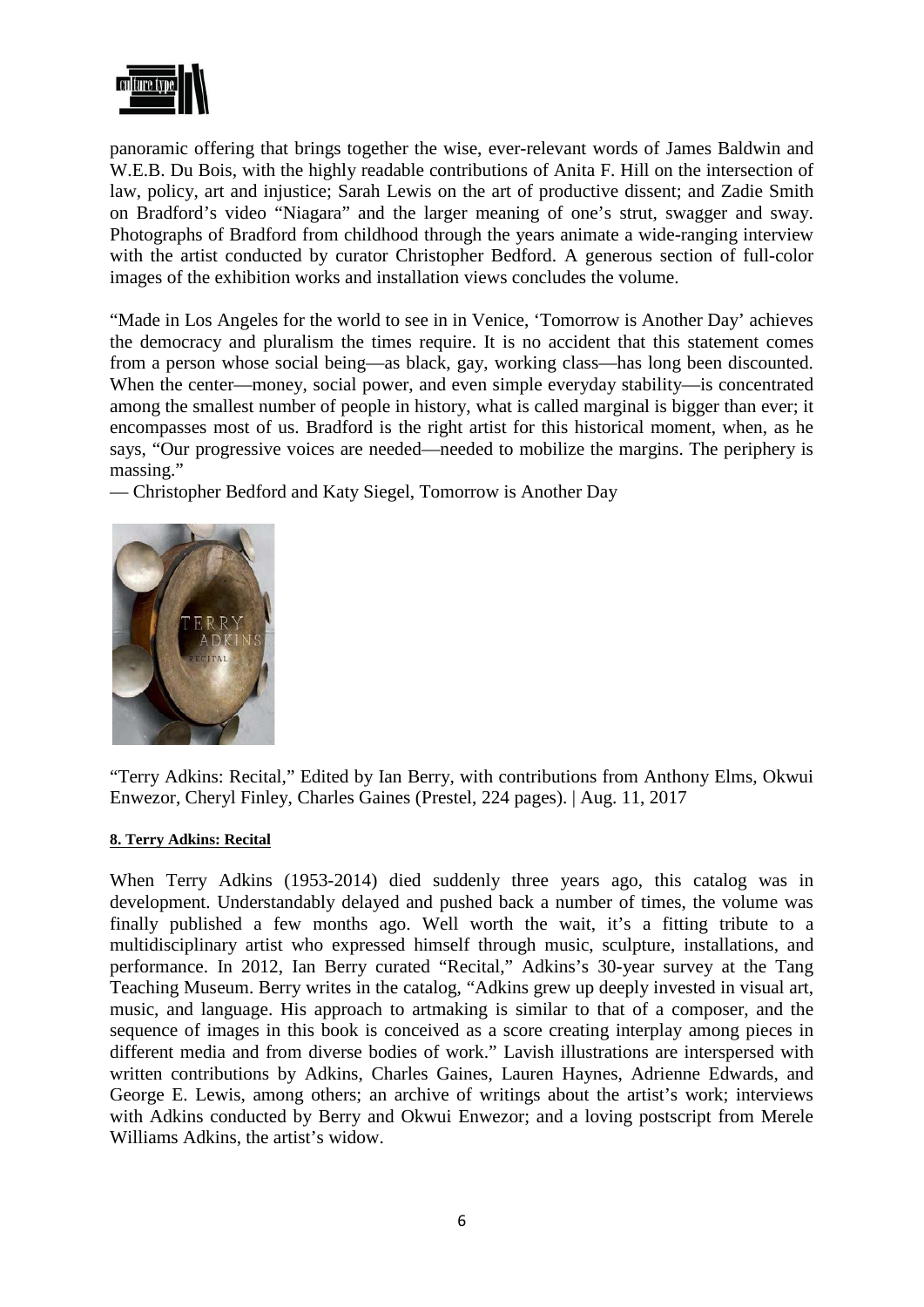

"A Beautiful Ghetto," by Devin Allen with contributions by D. Watkins and Keeanga-Yamahtta Taylor (Haymarket Books, 124 pages). | Published Sept. 12, 2017

## **9. A Beautiful Ghetto**

Capturing the Baltimore protests in response to the 2015 police killing of Freddie Gray, Devin Allen's photographs went viral on social media and gained nationwide attention from mainstream media. The amateur photographer's beautifully striking images of the realities of race, poverty, and the gulf between the police and the community in Baltimore earned him a Time magazine cover, a museum exhibition, and a Gordon Parks Foundation fellowship. This publication brings together page-after-page of his documentary images of the uprisings and revealing portraits of everyday life in the city. Brief contributions by D. Watkins, Keeanga-Yamahtta Taylor, Wes Moore, Aaron Bryant, and Gail Allen-Kearney, give context and tee up the volume.

"This book is a visual story of the uprising. It's also the story of Baltimore, Freddie Gray, and so many countless others who grew up, work, and raise their families in places like Baltimore. This book is to challenge the stigma, to show the beautiful side of the ghetto, and hopefully to inspire others to love, respect, and invest in our communities. This book is for you." — Devin Allen, Beautiful Ghetto



"Soul of a Nation: Art in the Age of Black Power," Edited by Mark Godfrey and Zoé Whitley, with contributions by Linda Goode Bryant, Susan E. Cahan, David Driskell, Edmund Gaither, Jae Jarrell, Wadsworth Jarrell, and Samella Lewis (D.A.P./Tate, 256 pages). | Sept. 26, 2017

#### **10. Soul of a Nation: Art in the Age of Black Power**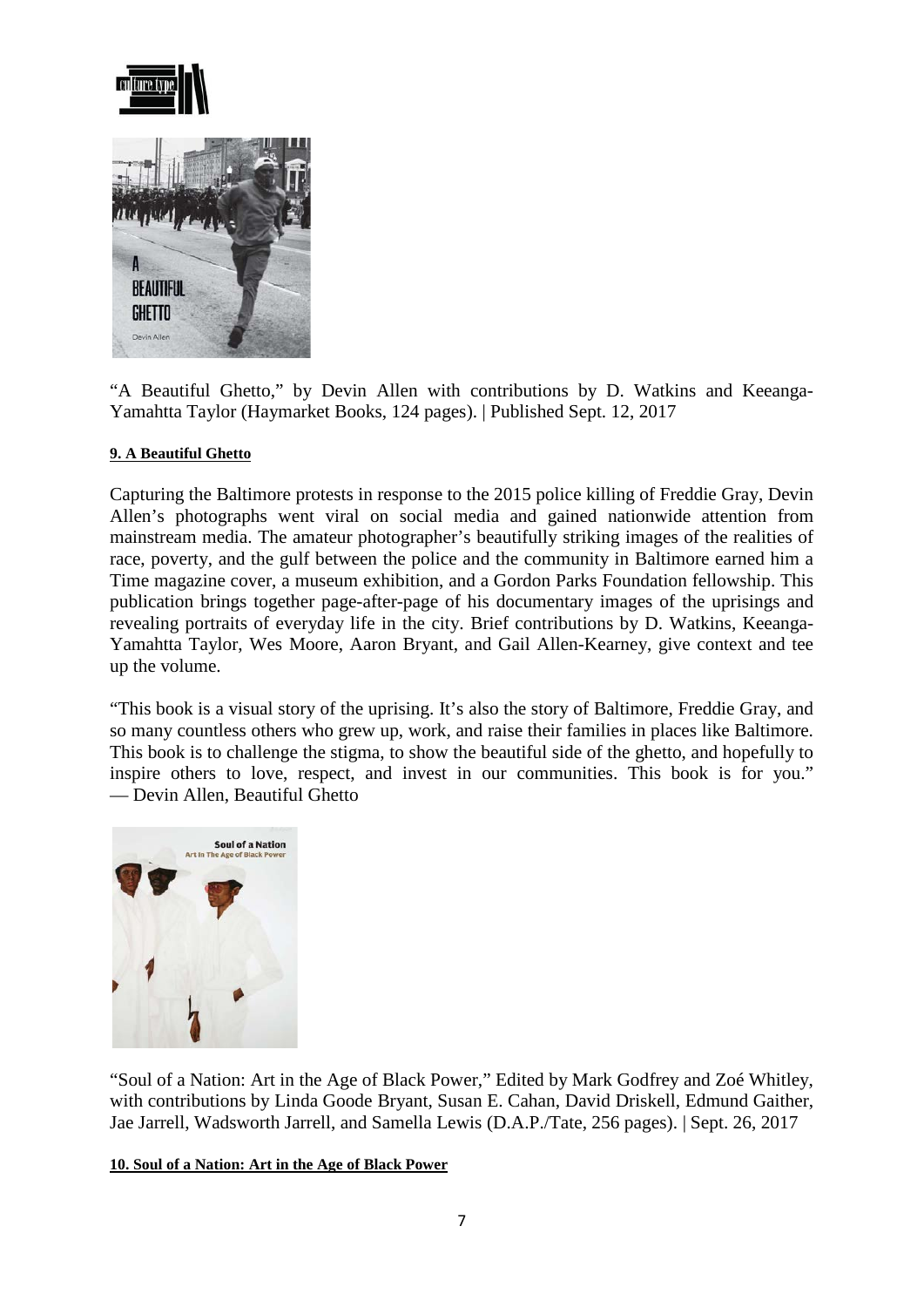

Organized by the Tate Modern in London, the exhibition "Soul of a Nation" features art made between 1963-1983, a time of radical change in the United States. During the two-decade period, young black artists were trying to navigate the intersection of art, politics, and identity. Many struggled to determine their purpose and balance a desire to make important, complex art work and also reflect their experiences and the state of race in America. The show presents work by more than 60 artists, working both individually and within artist collectives such as Spiral and AfriCOBRA. Featuring "What's Going On" by Barkley L. Hendricks on the cover, the catalog provides a visual journey through the period with documentary photographs and full-color images of art and ephemera, coupled with writings by Mark Godfrey and Zoe Whitley. The curators expound upon a score of topics, from the Studio Museum in Harlem, Just Above Midtown Gallery, The Black Photographers Annual, and Emory Douglas and the Black Panther newspaper to abstraction shows, black women artists, FESTAC '77, and the Wall of Respect and mural movement. Meanwhile, figures from the era, including Samella Lewis, David C. Driskell, and Jae and Wadsworth Jerrell, contribute reflections.

"Soul of a Nation," meanwhile, was chosen as [the] exhibition title to emphatically assert that however much individuals had to fight for acknowledgement and recognition within their own country, they are undeniably, indelibly part of that nation. There is no America without African Americans. The story of art in America is incomplete without acknowledging Black American artists."

— Mark Godfrey and Zoe Whitley, Soul of a Nation

| <b>Black Dada:</b> |
|--------------------|
| what               |
| can black dada     |
| do for             |
| me                 |
| do                 |
| for                |
| me                 |
| black              |
| dada,              |
| a reader           |

"Adam Pendleton: Black Dada Reader," Edited by Stephen Squibb, with contributions by Adrienne Edwards, Laura Hoptman, Tom McDonough, Jenny Schlenzka, and Susan Thompson (Koenig Books, 352 pages). | Published Sept. 26, 2017

## **11. Adam Pendleton: Black Dada Reader**

The conceptual practice of Adam Pendleton is particularly compelling because his artistic output is tethered to a rigorous intellectual vision. His practice centers around language, abstraction, history, and identity. Spanning painting, sculpture, printmaking, video, writing and performance, he describes his output as Black Dada. Earlier this year, the Brooklyn-based artist told the New York Times that Black Dada is "a way of articulating a broad conceptualization of blackness." To further explore the theory, he has published the "Black Dada Reader," bringing together cultural figures past and present. Pendleton employs the words of W.E.B. Du Bois, Stokely Carmichael, LeRoi Jones, Sun Ra, alongside contributions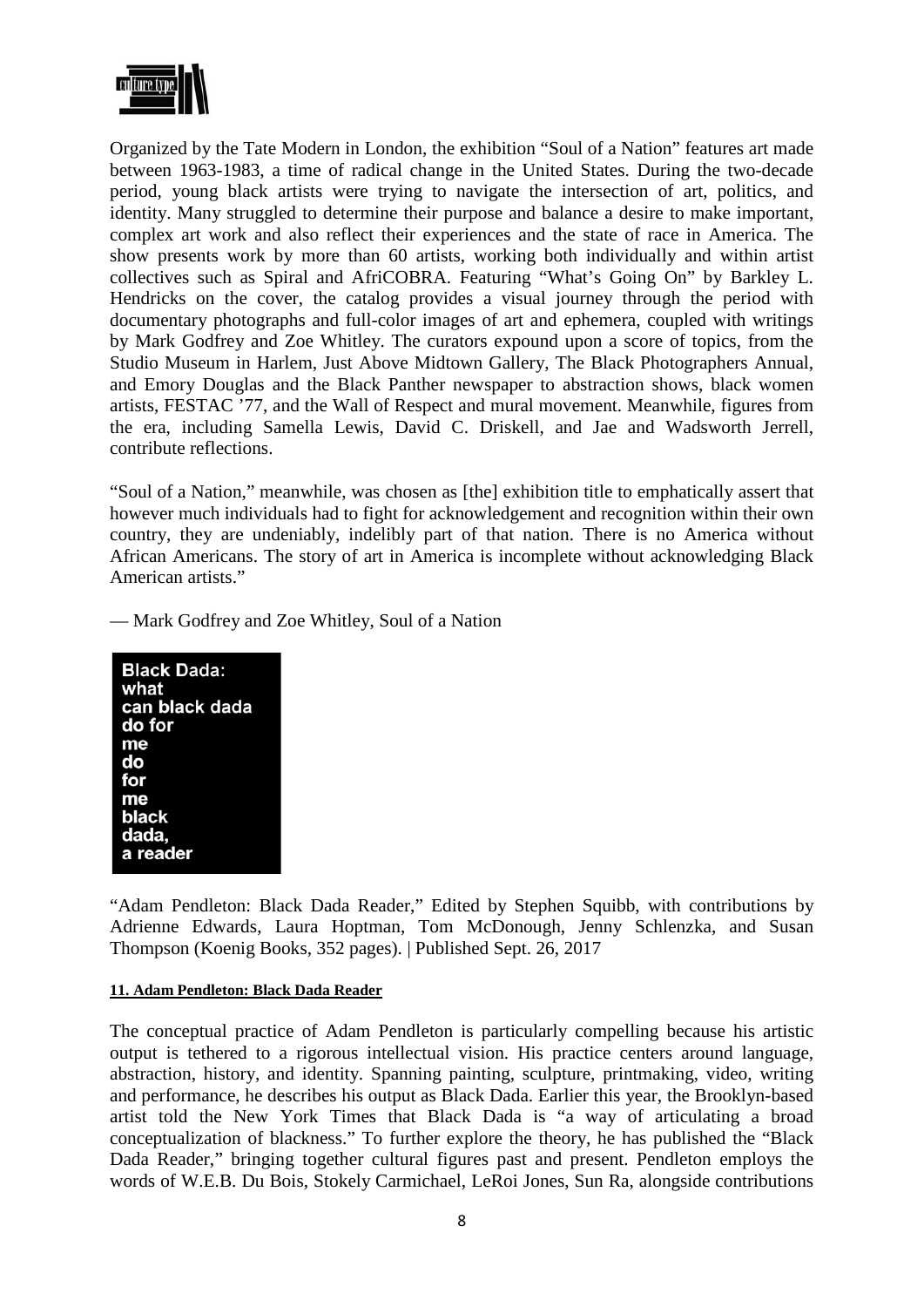

by artists Ad Reinhardt, Joan Jonas, Adrian Piper, William Pope.L, Thomas Hirschhorn, and Stan Douglas, and curators and critics Adrienne Edwards, Laura Hoptman, Tom McDonough, among others.



"Magnetic Fields: Expanding American Abstraction, 1960s to Today," Edited by Erin Dziedzic and Melissa Messina, with text by Valerie Cassel Oliver, Lowery Stokes Sims, et al. | Published Oct. 24, 2017

## **12. Magnetic Fields: Expanding American Abstraction, 1960s to Today**

Presenting the work of 21 artists spanning four generations between 1891 and 1981, "Magnetic Fields" is the first exhibition to explore comprehensively black women artists working in abstraction. On view at the National Museum of Women in the Arts in Washington, D.C., through Jan. 21, 2018, the show considers their work in context with each other and the larger history of abstraction. The catalog documents the exhibition with contributions by Lowery Stokes Sims and Valerie Cassel Oliver. Other curators write briefly about individual artists—Mavis Pusey, Maren Hassinger, Chakaia Booker, Lilian Thomas Burwell and Sylvia Snowden. In terms of visual presentation and design, there is nothing particularly compelling or out of the ordinary about this volume. However, its substantive significance in terms of documenting this important exhibition can't be overstated. Sims writes, "That black abstraction has been positioned at the center of social and political issues is thought provoking, especially given that black abstract artists are increasingly achieving wider recognition as people accept that not all artwork by African Americans has to be perceived through a polemic lens."

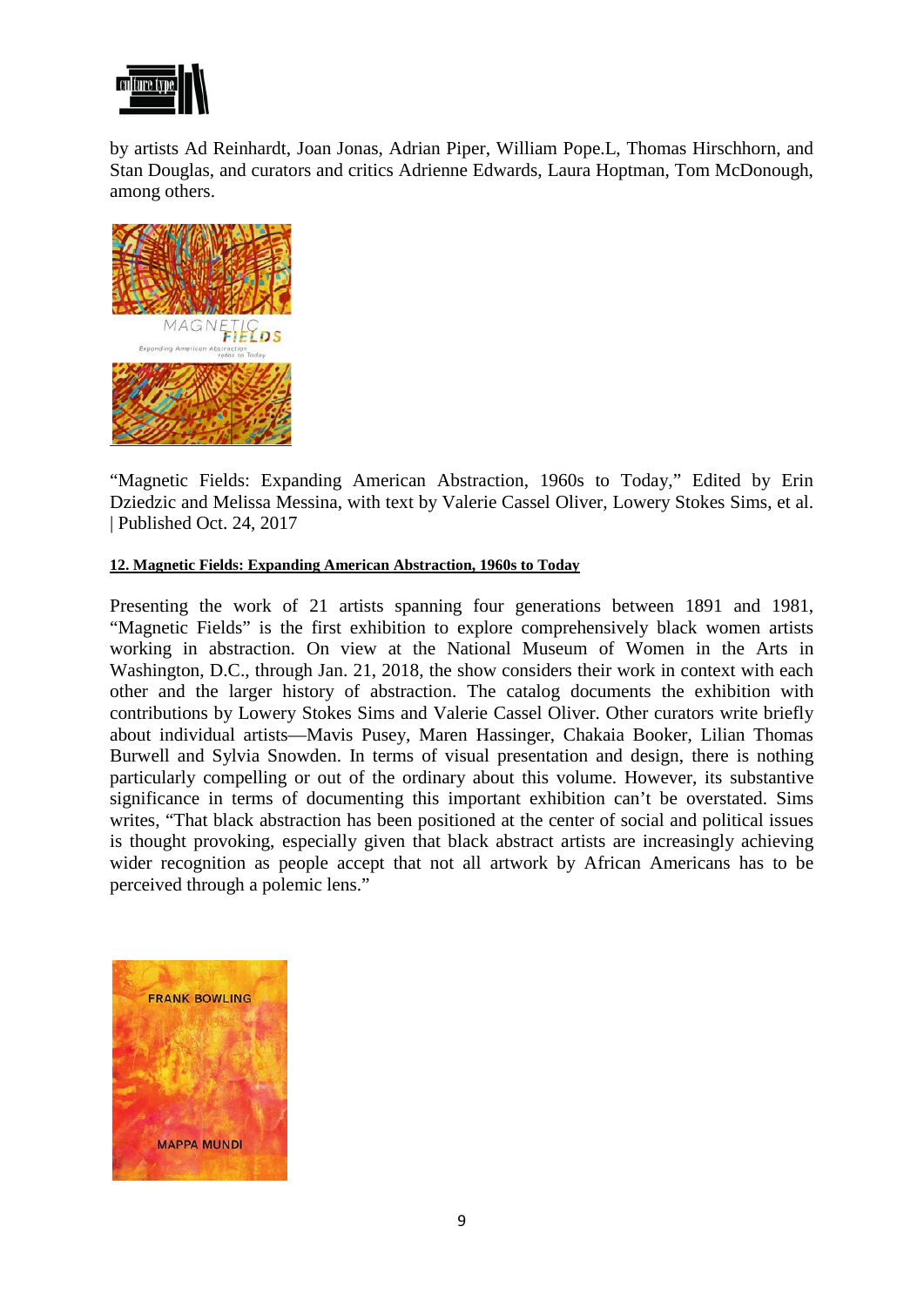

"Frank Bowling: Mappa Mundi," Edited by Okwui Enwezor, with contributions from Frank Bowling,Kobena Mercer, Anna Schneider,Cand Zoe Whitley (Prestel, 256 pages). | Published Nov. 7, 2017

# **13. Frank Bowling: Mappa Mundi**

Curated by Okwui Enwezor with Anna Schneider, "Frank Bowling: Mappa Mundi" remains on view at Haus der Kunst in Munich through Jan. 7, 2018. A broad survey of rare and neverbefore exhibited large-scale paintings, the exhibition centers around the artist's monumental "map paintings" created between 1967 and 1971, the year they were first shown at the Whitney Museum of American Art. The catalog is enveloped in his 1970 painting "Middle Passage." The metaphoric blend of red and yellow graces the front and back covers as well as the volume's edges. Inside, Enwezor opens the catalog by stating the significance of the artist's "modulated color abstraction," describing his work as "some of the most ambitious and remarkable painting of any artist to emerge in postwar Britain." Highlights include contributions by Tate Curator Zoe Whitley and British artist Lynette Yiadom Boakye; reproductions of correspondence between Bowling and critic Clement Goldberg; a selection of writings by Bowling from 1969 to 1993; and full-color illustrations of the exhibition works and additional works from 1960-2015.



"Malick Sidibé: Mali Twist," with text by André Magnin, Brigitte Ollier, Manthia Diawara, Robert Storr (Fondation Cartier Pour L'Art Contemporain/Editions Xavier Barral, 296 pages). | Nov. 28, 2017

## **14. Malick Sidibé: Mali Twist**

Celebrated photographer Malick Sidibé (1936-2016) is recognized for his vibrant images of youth culture in his native Bamako, Mali, in the 1950s, 60s, and 70s. This fully illustrated